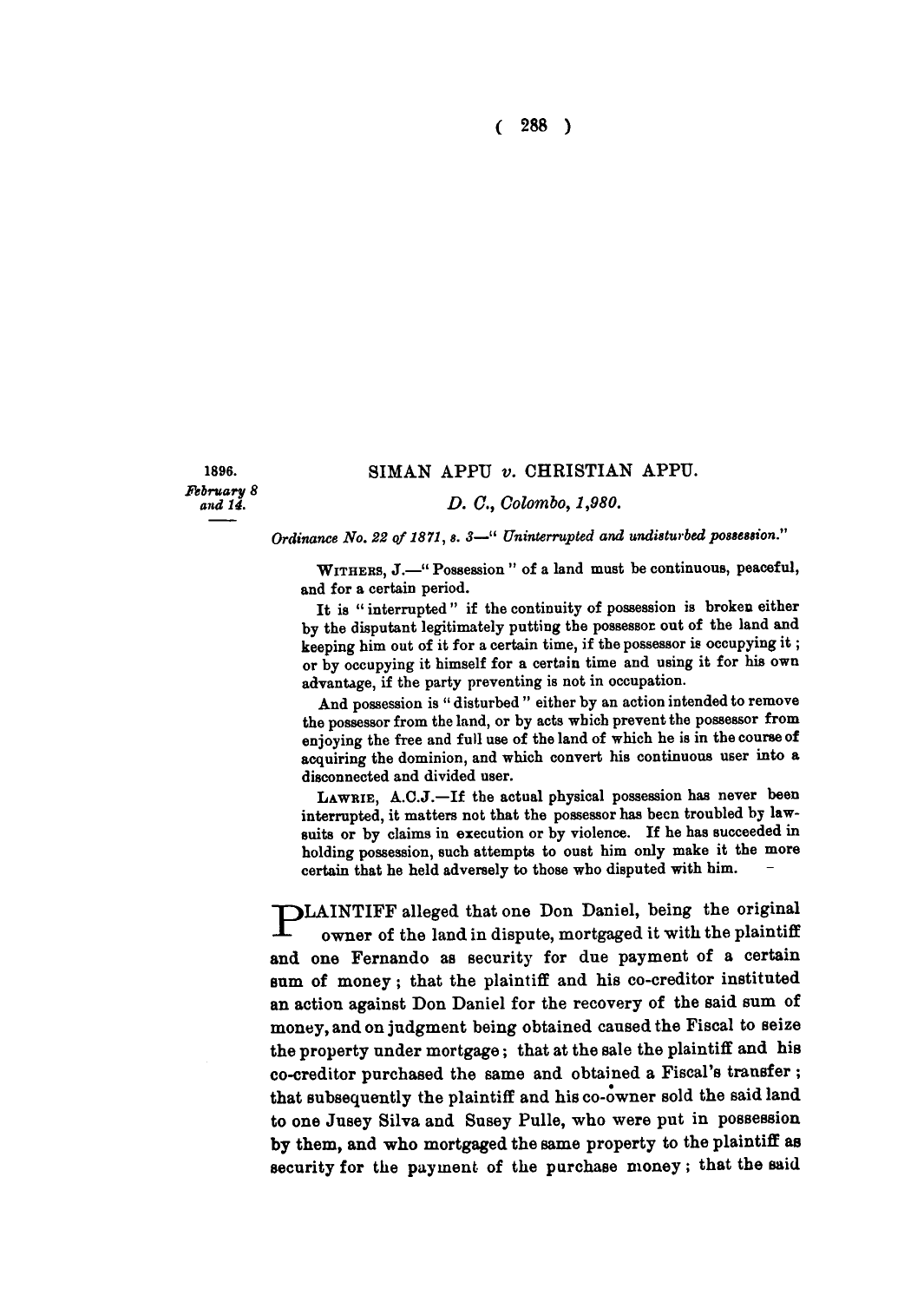Jusey Silva and Susey Pulle having failed to pay plaintiff his 1895. **moiety of the said purchase money, the plaintiff sued them for the recovery of the same, and having obtained judgment issued writ and seized the property, whereupon the present defendant claimed the same before the Fiscal who, in terms of section 241 of the Civil Procedure Code, reported the claim to the District Court, which after inquiry directed the release of the said land ; and the plaintiff prayed (1) that his execution-debtors, Jusey Silva and Susey Pulle, be declared to be the owners of the said property at the date of the seizure thereof under the said writ, and the same liable to be sold in execution ; (2) that the defendant's claim to the said property be declared groundless, and be set aside ; and (3) that the defendant be condemned to pay the plaintiff the sum of Rs. 200 as damages.** 

**The defendant by his answer denied all the above allegations, save that he claimed the land and that his claim was upheld by the District Court. He further pleaded that this land originally belonged to the Crown, and that the Crown, in consideration of the long possession of the same by the defendant, granted to him a certificate under the 7th clause of the Ordinance No. 12 of 1840 declaring that the Crown had no title thereto. He further claimed the benefit of the 3rd section of the Ordinance No. 22 of 1871, alleging that he was in the undisturbed and uninterrupted possession of the said land for ten years and upwards previous to the institution of the present action, by a title adverse to and independent of the said Jusey Silva and Susey Pulle and their predecessors in title.** 

**The District Judge heard evidence on both sides, and decided the case in favour of the plaintiff, holding that the two District Court cases bearing Nos. 41,552 and 69,316, relied on by the plaintiffs counsel, were** *res judicata,* **and estopped the defendant from denying the right of the plaintiff's execution-debtors, who ierived their title from one Don Christian and Don Daniel; that Don Christian had sued the defendant in case 41,552 and got judgment for this land as far back as 1865, and that Don Daniel had also sued defendant in 1876 for this land, when the defendant admitted Don Daniel's right to 11 acres out of the 17 acres he**  claimed; that the 11 acres decreed to Don Daniel in 1877 were **the identical 11 acres now in dispute ; that the judgments in both those cases were** *res judicata* **as between defendant and plaintiff, whose title ultimately rested on Don Christian and Don Daniel; that defendant had never enjoyed quiet possesssion for ten years ; that eight years before the trial there was a riot on the land, when a house was burnt down and defendant was tried for VOL. I. 2 P**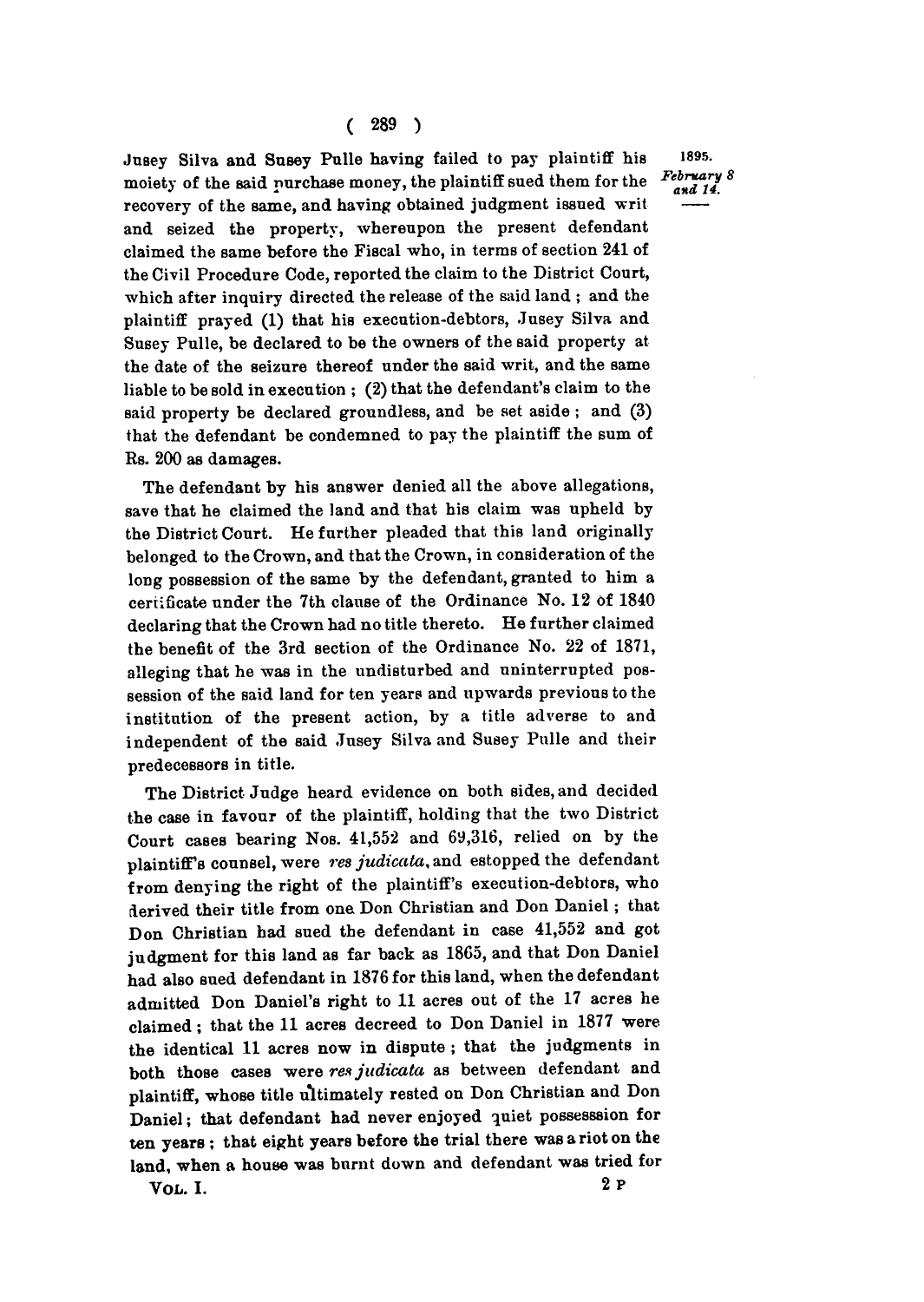BROWNE, A.J.

**In these circumstances, the District Judge gave judgment for plaintiff.** 

**The defendant appealed, and the case was heard in appeal on the 8th February, 1895.** 

*Domhorst* **and** *Morgan,* **for appellants.** 

*Drieberg* **and** *Seneviratna,* **for respondents.** 

*Cur. adv. vult.* 

# **14th February, 1895. BBOWNB, A J.—**

**Plaintiff did not at all base his claim in his plaint upon the previous decisions of the lower court in the suits 41,552 and 69,316 respectively. Those decisions were of the years 1868 and 1877, and the evidence in the case is that the defendant was not removed from his possessior by legal process as the result of either of them. Even had he been, there was ample time thereafter before this action was instituted in December, 1891, for the defendant to have acquired a fresh title by prescription. I could not therefore affirm the decision for the reason of** *res judicata* **given by the learned District Judge.** 

**Then there is no clear proof here that any action thereafter was instituted against defendant in regard to this land, the effect of which would have been that the** *litis contestalio* **or** *vocatio in jus*  **would have effected a constructive or civil interruption as held by this Court in 12,911, D. C, Kurunegala** *(S. C. Min., 19th July, 1854) ;* **9,601, D. C, Jaffna** *(Rdmandthan, 1862, p. 189)* **; 37,705, D. C, Galle** *(ibid, 1877, p. 133).* **As to this, see the later judgment of this Court** *(2 C. L. R. 103),* **that with the decision of the suit the interruption ceases and is effaced.** 

**As to the other disturbance, which is the entry of the plaintiff and his plucking fruits in 1855, though on being resisted he left the land, it was held a disturbance of defendant's naked possession for over ten years (19,802, D. C, Matara,** *Legal Miscel. 1864, p. 56).*  **I find no proof here of interruption or disturbance at any date within ten years of action instituted proved to have been made by plaintiff or his predecessor in title of the defendant. I do not know who is the Peris Sinho by whom he mentions an attempt was made to disturb him " five or eight .years ago," and as to what Susey Pulle did when he " tried to oust" defendant and the latter shot a man in " regular riot." No particulars are given. It may be that not a man ever set foot on the land itself, nor that the defendant was a loser of a nut thereby.**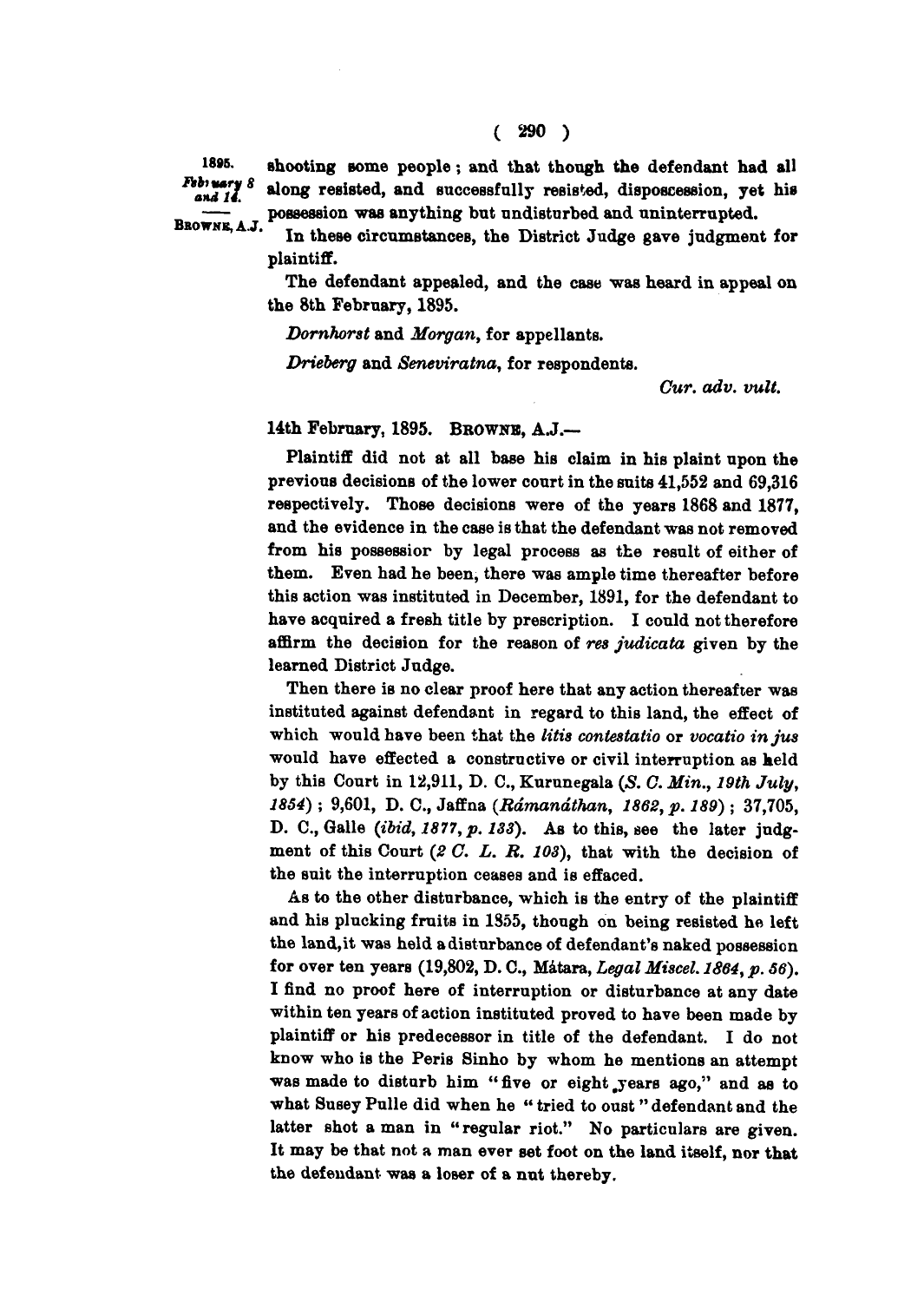## **( 291 )**

**I accept entirely the verdict of the learned District Judge that l8»s. defendant has always resisted all attempts to oust him, and I hold** him entitled to a decree in his favour, so long as it has not been we have a set of the state of the state of the state of the state of the state of the state of the state of the state of the state of the state of the stat proved and held that his possession was interrupted or disturbed. **proved and held that his possession was interrupted or disturbed.**

 *Feir>'<sup>a</sup> jJ<sup>8</sup>*

### **WITHERS, J.—**

**I am also of opinion that judgment should have gone for the defendant.** 

**I am not aware of any decision of our Courts which explains the sense of the words " uninterrupted and undisturbed posses- " sion " used in our Prescription Ordinances. Interruption or disturbance might occur in different ways, according as the land or other immovable property was the subject of a title alleged to be acquired under these Ordinances.** 

**Possession of a land must be for a certain length of time, must be continuous, and must be peaceful.** 

**Possession is interrupted if the continuity of possession is broken by the disputant legitimately putting the possessor out of the land and keeping him out of it for a certain time, if the possessor is occupying it; or by occupying it himself for a certain time and using it for his own advantage, if the party prescribing is not in occupation.** 

**Possession is disturbed either by an action intended to remove the possessor from the land or by acts which prevent the possessor from enjoying the free and full use of the land of which he is in the course of acquiring the dominion, and which convert his continuous into a disconnected and divided user.** 

**Such, roughly speaking, are the considerations which I should be disposed to look to in deciding the question whether there has been such a disturbance or interruption of possession of a land as would defeat a claim to a decree of title by prescription.** 

**I can find in this case no evidence that the defendant was ever disturbed or interrupted in the sense above indicated within ten years previous to the bringing of this action.** 

### **LAWRIB, A.C.J.—**

**The learned judge finds on the evidence that " the defendant " has been residing on the land for many years, and that he has " disputed with various claimants, and he has resisted all efforts " to oust him."** 

**In another part of the judgment he says, " defendant has all " along resisted, and successfully resisted, dispossession." If the actual physical possession has never been interrupted, it matters**